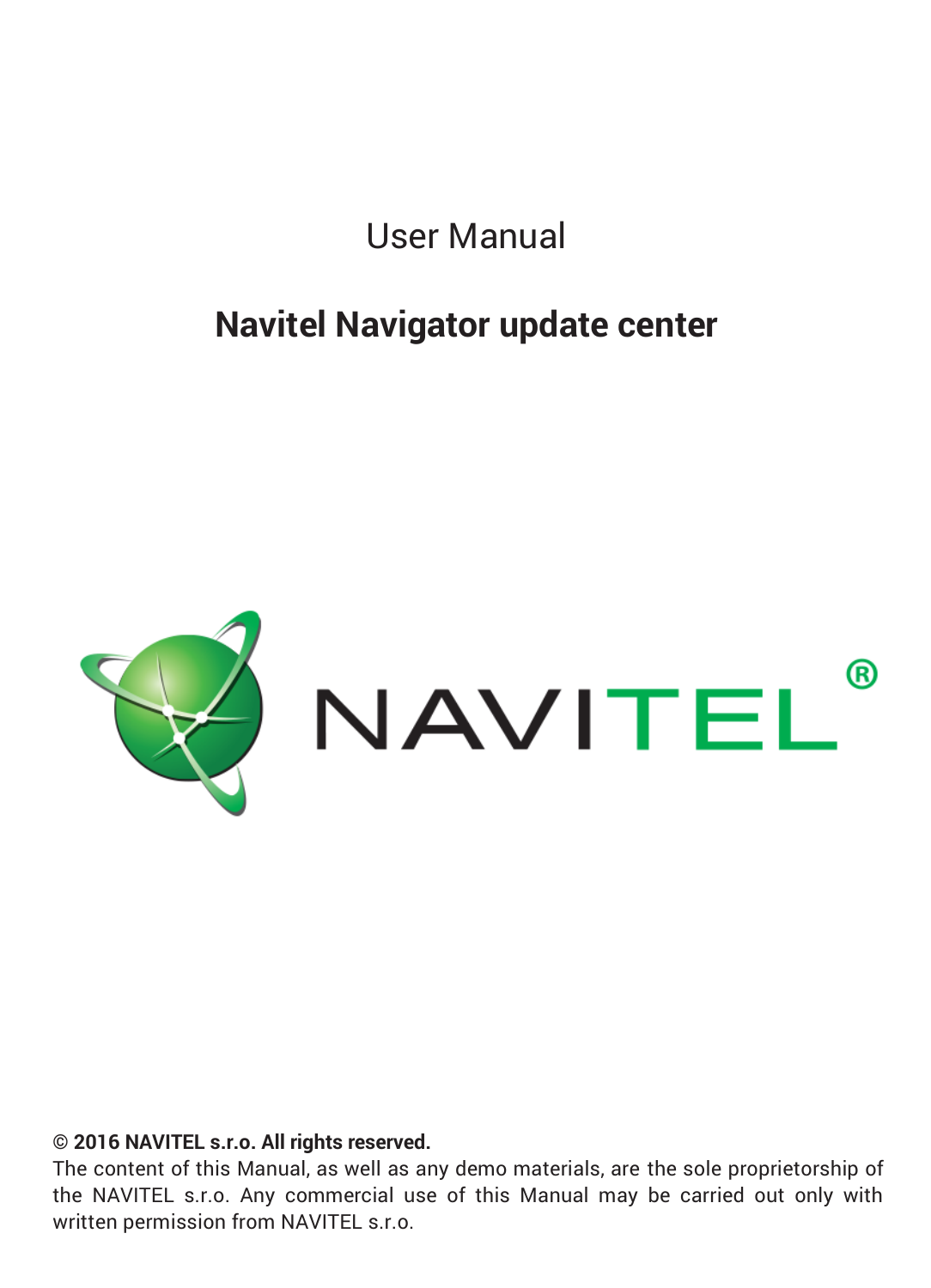- 1. Install Navitel Navigator Update Center on your PC.
- 2. Connect your device to the PC as a USB Flash Drive/Mass Storage.
- 3. Run Navitel Navigator Update Center. If the device is properly connected, the program will detect it.



4. If updates are available, Navitel Navigator Update Center will suggest that you update your Navitel Navigator and/or maps.



Keep in mind that the old maps will be deleted during the update. To continue, press "Update", then "OK".

5. Navitel Navigator Update Center will download and install the updates on your device.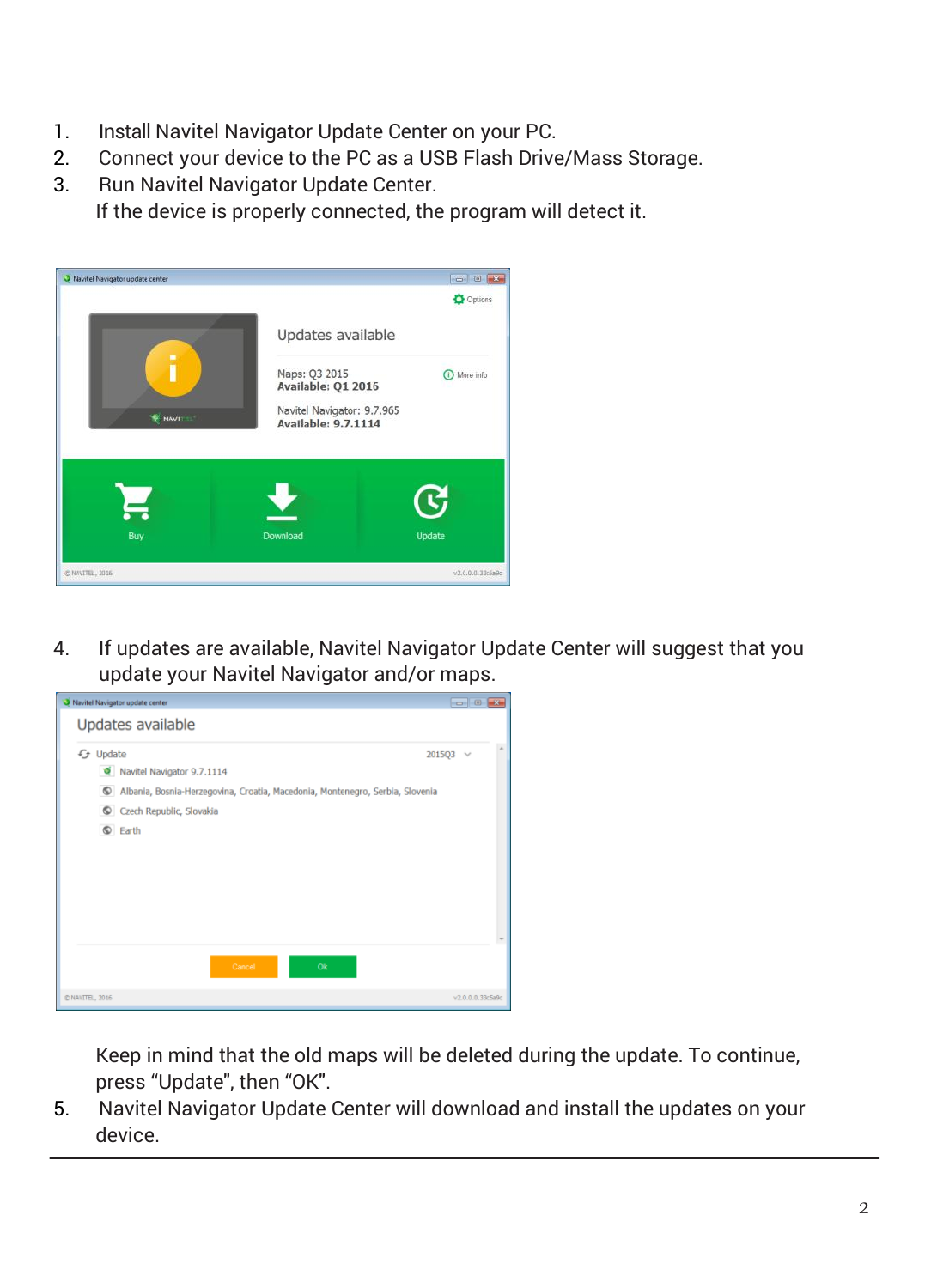6. After updating, you can download or buy additional maps by pressing "Download" or "Buy" respectively.



7. To download purchased maps, mark the ones you need in the list and press "OK".



8. To buy a map, press on the entry corresponding to them ap you want to buy, select subscription length and press "Buy".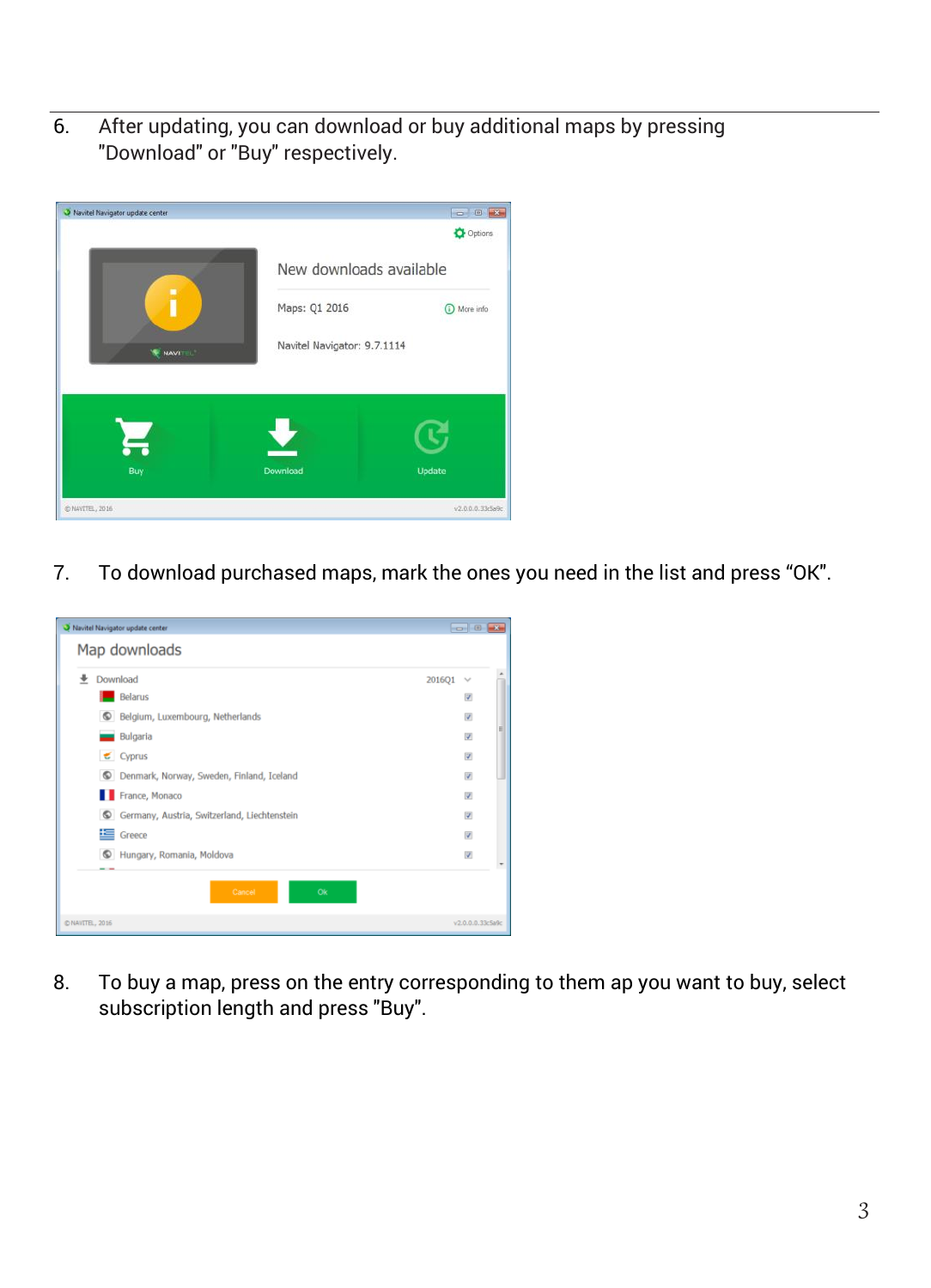|                 |              | Navitel Navigator update center | $\overline{\phantom{a}}$ $\overline{\phantom{a}}$ $\overline{\phantom{a}}$ $\overline{\phantom{a}}$ $\overline{\phantom{a}}$ |
|-----------------|--------------|---------------------------------|------------------------------------------------------------------------------------------------------------------------------|
|                 |              | Purchase maps                   |                                                                                                                              |
|                 | C America    |                                 | $\checkmark$                                                                                                                 |
|                 |              | <b>O</b> Brazil                 | from 14.99 USD                                                                                                               |
|                 |              | $\Box$ Colombia                 | from 18.99 USD                                                                                                               |
|                 |              | Mexico                          | from 7.99 USD                                                                                                                |
|                 | $\circ$ Asia |                                 | $\sim$                                                                                                                       |
|                 |              | Armenia                         | from 10.99 USD                                                                                                               |
|                 |              | <b>KOR</b> Azerbaijan           | from 10.99 USD                                                                                                               |
|                 |              | <b>÷ Georgia</b>                | from 10.99 USD                                                                                                               |
|                 |              | $\bullet$ India                 | from 22.99 USD                                                                                                               |
|                 |              | $\frac{1}{2}$ Iran              | from 22.99 USD                                                                                                               |
|                 |              | Back                            |                                                                                                                              |
| C NAVITEL, 2016 |              |                                 | v2.0.0.0.33cSa9c                                                                                                             |



9. Run Navitel Navigator on your device.